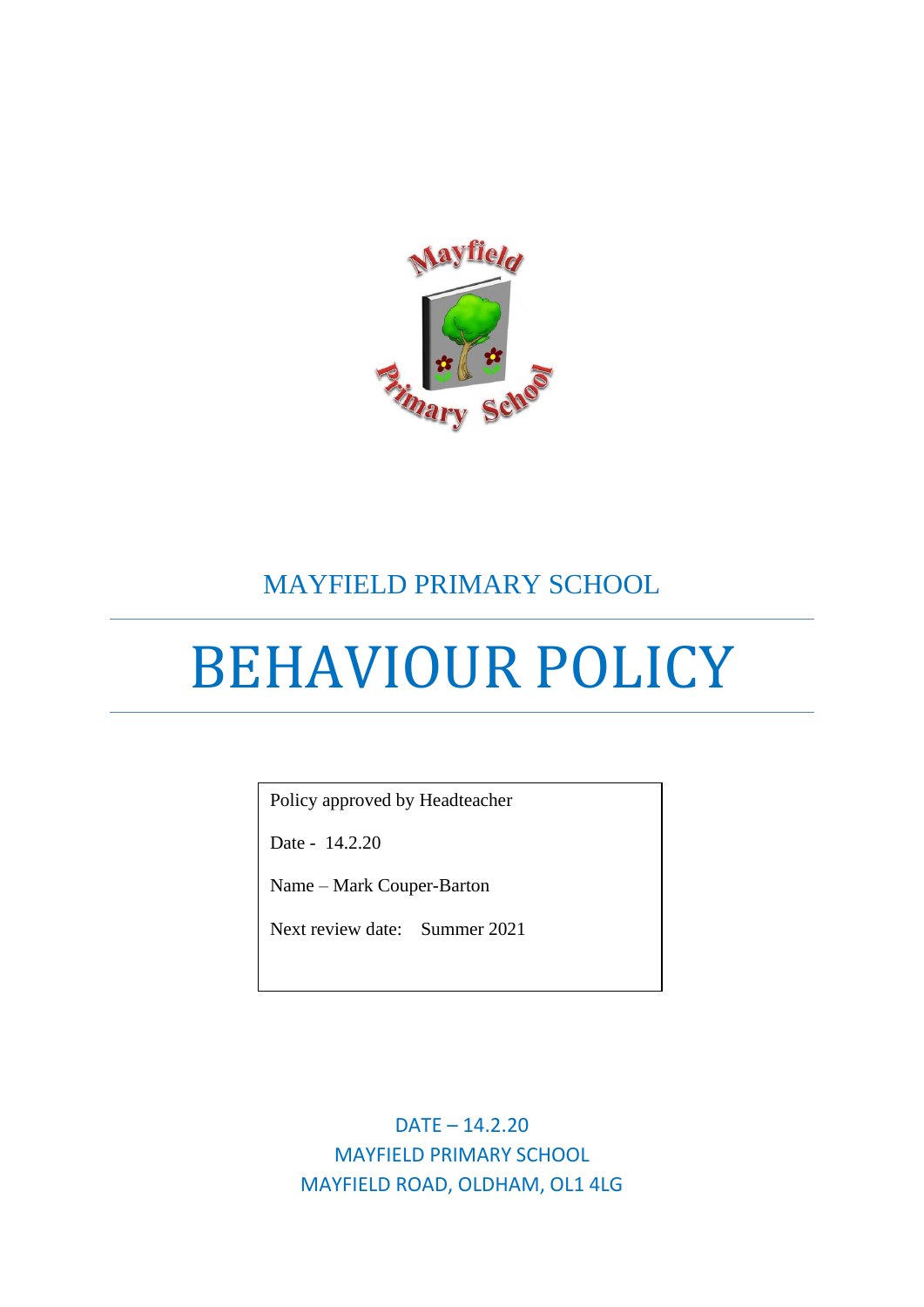# **Mayfield Primary School Behaviour Policy**

#### **OVERVIEW:**

Everyone at Mayfield has the right to a high-quality education, where they feel safe and happy, and able to learn to the best of their ability.

Children will learn and behave best when they know clearly what is expected of them. School will provide a positive environment where exemplary behaviour choices are promoted and celebrated.

Unacceptable behaviour will be addressed in a fair and consistent manner, using the language of 'choice' and 'consequence'.

Having high expectations will help us to successfully fulfil our school Mission Statement: **'Learn from yesterday. Live for today. Hope for tomorrow'**, which is underpinned by the following values.

| <b>LEARN from yesterday</b>   | <b>LIVE for today</b>     | <b>HOPE for tomorrow</b>            |
|-------------------------------|---------------------------|-------------------------------------|
| Love of all                   | Lead by example           | <b>Health and happiness</b>         |
| Empathy                       | Inspire, imagine, improve | Opportunities and<br>aspirations    |
| Appreciation                  | Voice                     | Perseverance, progress<br>and pride |
| Reflect, respect,<br>remember | Everyone matters          | Every day is a new day.             |
| Never give up                 |                           |                                     |

Our school aims to embed these values in all aspects of school life and promote these values with families and our community, by working in partnership between home, school and beyond.

This policy clearly sets out the expectations for children at Mayfield Primary School.

# **OBJECTIVES**

# **Children:**

All children at Mayfield are expected to develop self- discipline and demonstrate high standards of behaviour in their class, around school and out of school.

# **Teachers will be able to:**

- Teach effectively in a calm environment.
- Meet the needs of all children.
- Make positive contact with all children.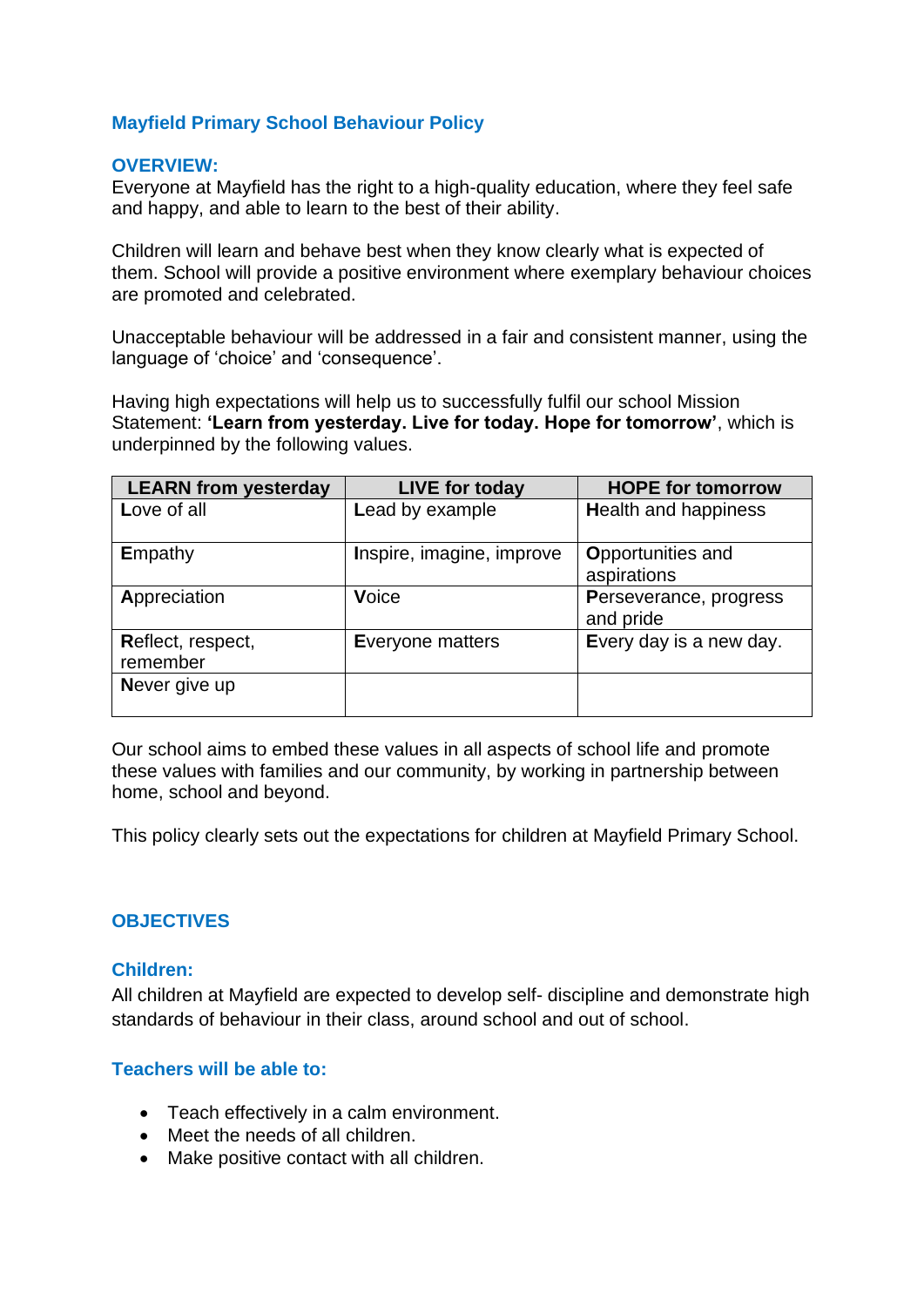# **Parents will:**

- Feel confident that their children are growing personally, socially and academically.
- Know that their children will receive support when they need it.
- Feel welcome in school to discuss their children's progress in a positive atmosphere.

# **School's Expectations:**

Behaviour at Mayfield is underpinned by five clear expectations, that are on display in each classroom and around school. School's expectations are as follows:

- (1). We will all follow instructions.
- (2). We will all use safe hands and feet.
- (3). We will use kind words.
- (4). We will always tell the truth.
- (5). We will always try our best.

#### **School's Behaviour system:**

We have a consistent rewards and sanctions system that operates throughout school, underpinned by our 'House Team' behaviour system.

All children in school are in one of our four 'Houses'. Teams are named after the local streets in the heart of our community. This 'House' system is used throughout school, from Nursery to Year Six.

The House Teams are;

Kingston Reds Waverley Blues Granite Greens Vulcan Yellows

Children earn House Points for exemplifying our Mission Statement values within school.

For example:

- a child who shows empathy and understanding towards another child, may receive House Points.
- a child perseveres at a task, despite finding it difficult.
- a child acts as a role model for others in a group and shows a 'leading by example' attitude.

House Points for each team are collected from each class and collated on a weekly and half-termly basis. House Teams attempt to win the Mayfield House Cup, awarded weekly.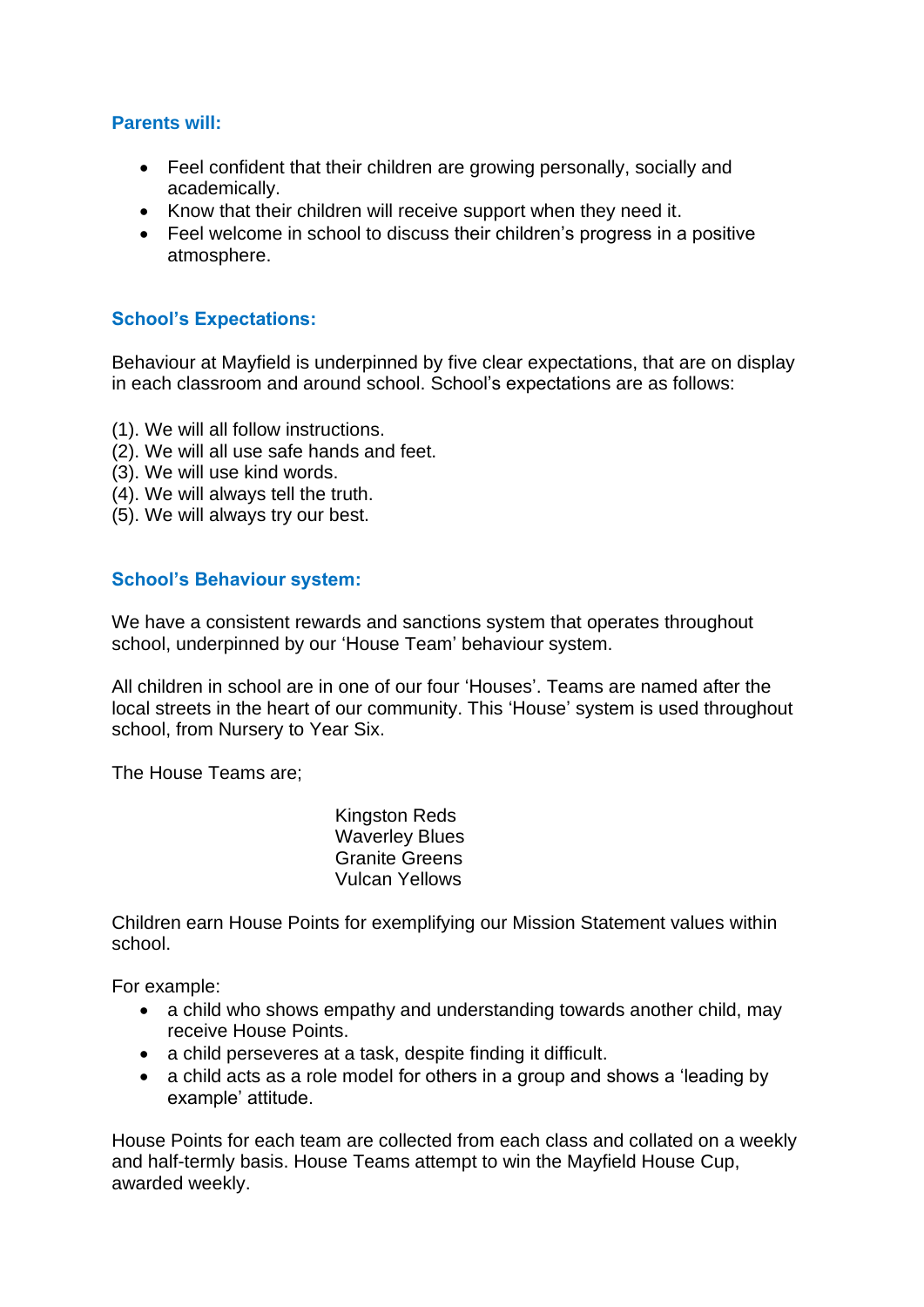A financial incentive is in place for the winning House Team each half-term (1st place: £100, 2<sup>nd</sup> place: £75, 3<sup>rd</sup> place: £50, 4<sup>th</sup> place: £25). Each House Team makes the decision each half-term about whether they spend or save the money they earn, in order to promote financial management skills.

Democracy is promoted throughout the process as children in the House Team vote on when and how the money is spent, how much at once, etc.

#### **Rewards:**

Children who consistently demonstrate high-quality behaviour choices, by following the Mission Statement values and Mayfield Expectations, are recognised in various ways.

Some children in school may be chosen to wear a special badge. These children are known as "Mayfield Marvels". Children are encouraged to wear these badges at all times in recognition of their excellent attitude and become a positive role model for others.

Additional individual or class rewards may include:

- Smile
- Praise
- Stickers
- Small Prize
- House Points
- Stamps
- Certificates
- Feedback to parents
- Working towards individual treats
- Working towards class treats
- Attendance certificates and badges
- Chosen for special responsibilities (eg: Head Boy / Girl, House Team Ambassadors, Playground Buddies, School Council, etc).
- Recognition in a weekly Celebration Assembly.
- Recognition of achievements in the newsletter to families.

# **Consequences and Sanctions:**

If children do not follow school expectations, then it may be necessary to remind children of the 'consequences of their behaviour choices and apply sanctions.

Consequence / sanctions may take a variety of forms and are used appropriately to reflect the situation and age / understanding of the child.

There is a clear escalation process of consequences / sanctions, which is determined by the severity of the poor behaviour choices.

Examples may include: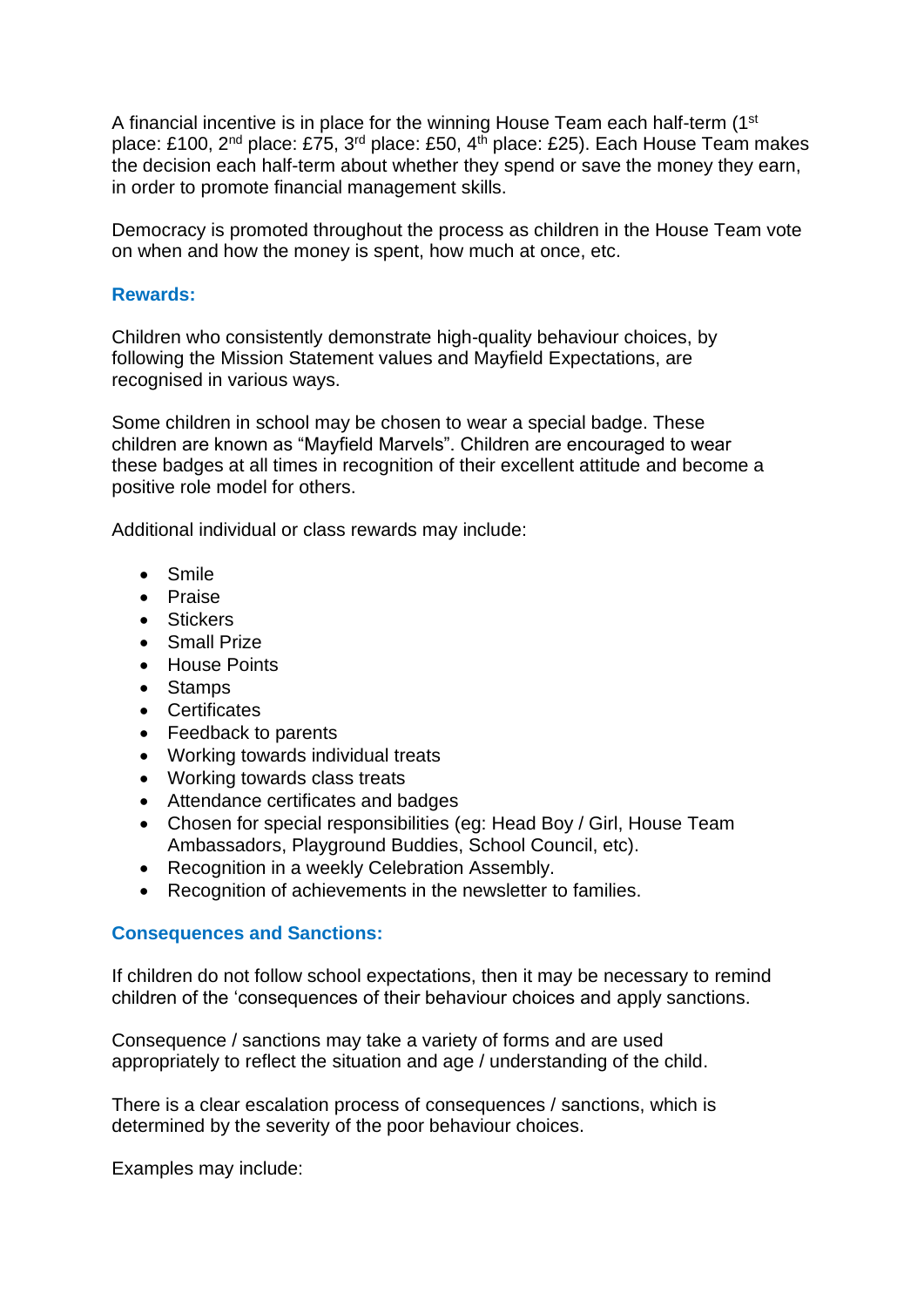- A 'look' to show disapproval.
- The use of a child's name to show disapproval.
- The use of 'choice' and 'consequence' language, eg: 'If you choose to do x, then y will happen'.
- The use of 'if' language / questions, eg: 'What would happen if ...?'
- The use of 'now' and 'next' language, eg: 'Now you need to do x, then you need to…'
- A firm comment to show disapproval.
- A recap of expectations and Mission Statement values.
- A child may be asked to move seat in the classroom.
- A child may be asked to reflect in a quiet space within the classroom
- A child may be asked to reflect in a quiet space out of the classroom, supervised by an adult.
- A child may be asked to miss some of their play-time or lunch-time.
- A child may be asked to stay in at break or lunch for a few minutes to complete a task.
- A child may be asked to join another class for a few minutes to calm down or reflect on a choice.
- A child may be supported by a member of our Pastoral team in class to model expectations.
- A child may be supported by a member of our Pastoral team out of class, to unpick reasons for poor behaviour choices and to remind children of expectations.
- The child may be asked to speak to their Key Stage lead.
- The child may be asked to speak to the Deputy Headteacher.
- The child may be asked to speak to the Headteacher.
- A child may be asked to miss a club, eg before or after-school club.
- A child may be asked to miss part of a special activity in school.
- A child may be removed from the class if the child's behaviour is judged unsafe for them or others.
- A formal 'Improving Behaviour Plan' may implemented, with targets for improvement set.
- In the most serious cases, exclusion may be considered.

It is crucial that children are always made aware that it is their choice if they decide to ignore the school expectations and that sanctions are used as a consequence of their actions. A graduated response should always be considered, linked to the severity of behaviour choices. Staff must escalate consequences / sanctions appropriately and should always seek advice from school leaders or the Pastoral Team, if they are unsure.

School is aware that some children may need additional support to enable them to moderate their behaviour. School believes that there are reasons underpinning a child's poor behaviour choices and these should be unpicked and explored in detail. Positive relationships between the adult and child are key in ensuring this is done effectively.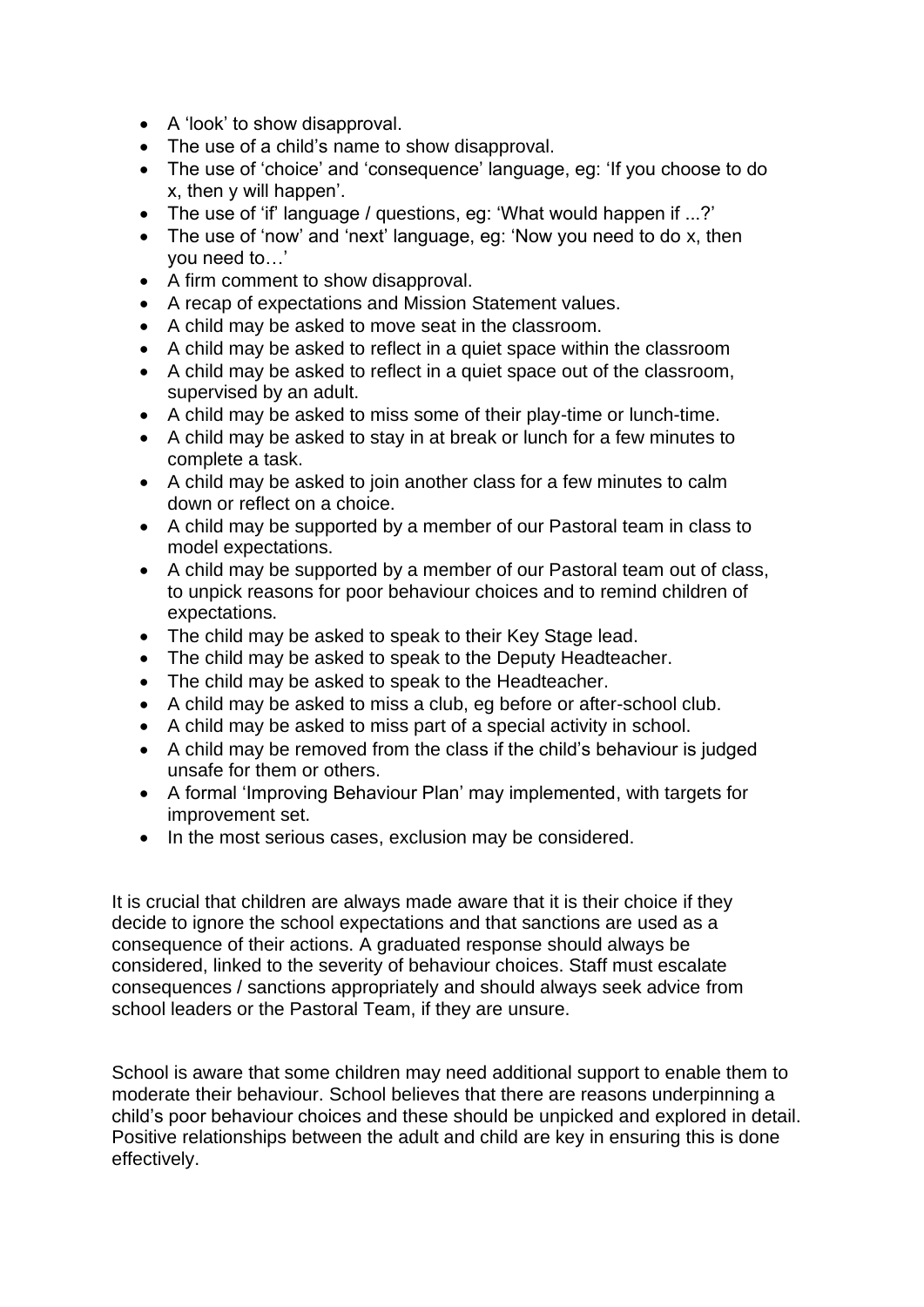#### **Non-retaliation:**

The school has a non-retaliatory policy. If one child hurts another in anyway, the child who is hurt must tell a member of staff who will deal with the offender.

Parents are expected to support this policy.

#### **Power struggles**:

Staff must always remain as the adult professional in any situation of poor behaviour. They must maintain self-control and be conscious at all times in making sure that they are not dragged into an argument or 'power struggle', where tempers are lost, and the situation escalates further unnecessarily.

Staff should realise that some incidents are best not addressed at that moment, as long as the child and others are safe. Sometimes, children need time to calm and reflect on their behaviour choices, before it is addressed. Knowing the child's needs will help with this.

If a situation escalates, staff should seek the advice and support of a member of SLT.

#### **Distractions:**

Staff are aware that distraction is a useful strategy to use to de-escalate a situation. It may be distraction through changing the topic of conversation, sharing an object to interest (such as a sand timer), change of location or conversation with another adult walking past, for example.

This may provide valuable time for the child to calm down or reflect on a behaviour choice, before being ready to then go on to deal with the issue.

# **Positive handling:**

There are occasions where it may be felt that a child is demonstrating unsafe behaviours and they and / or others are judged at risk, if appropriate measures to reduce or stop the behaviours are not put into place. All staff have a duty of care to ensure the safety of all children and staff at all times.

Positive handling may occasionally be required, in extreme circumstances, where a staff member or staff members may be required to physically guide or support a child, to ensure their safety and the safety of others.

All staff receive appropriate training and support in de-escalation techniques, which should always be employed first.

If positive handling is used, parents / carers will be informed, and details of the incident and positive handling will be recorded officially using school's recording system.